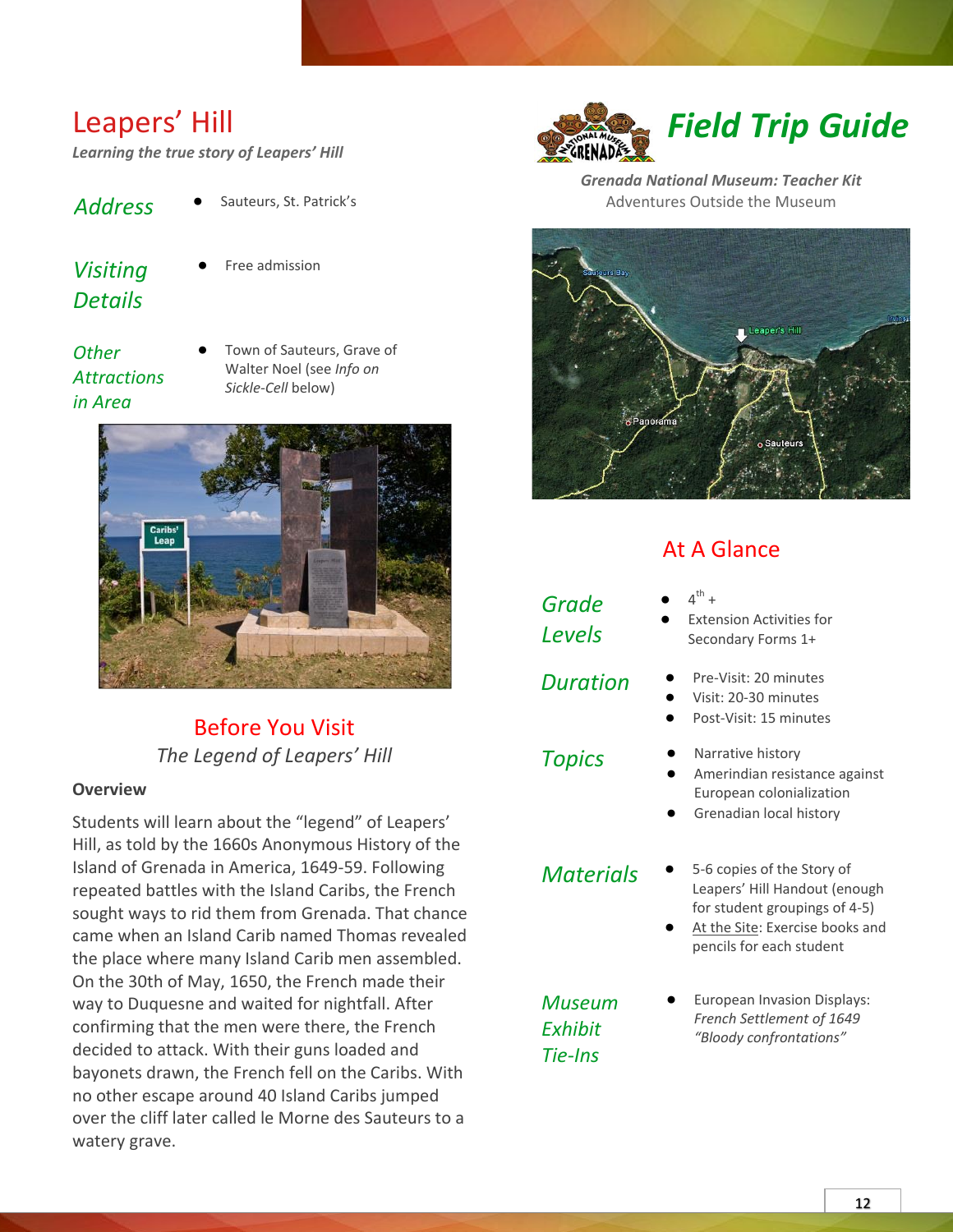# Leapers' Hill

*Field Trip Guide*

## **Background**

The *Historie de l'isle de Grenade en Amérique, 1649-59* is an anonymous, 17th century manuscript that details the first ten years of the French in Grenada and their battles with the Island Caribs for control of the island. It is believed to be written by Father Benigne Bresson who was a missionary in Grenada between 1656 and 1659. Amazingly, this manuscript went unknown to historians for over 200 years until a French librarian came across it in 1872. The Jesuit school where he found it, however, has since closed and the original document disappeared. But 100 years later, in 1972, a copy transcribed by the librarian was discovered in a Paris bookstore by a visiting professor from the University of Montreal. Realizing its significance, he bought the book and sent it to Jacques Petitjean Roget, a Caribbean historian in Martinique. Together they investigated the document's authenticity and history. Petitjean Roget than translated it to English and sent a copy to the Grenada National Museum. Historians believe that the information in this manuscript is more accurate than that written by later authors. Because of its obscurity, however, many authors continue to be unaware of its existence. Today you will read the Leapers' Hill story as recorded in that document.

## **Objectives**

SWBAT retell the true story of Leapers' Hill

## **Procedure**

- 1. Tell students they're going to read the Leapers' Hill story described in the "Anonymous History"
- 2. Make a KWL chart on board. Under K, record what students know about what happened at Leapers' Hill. Under W, ask them what they want to learn from the story.
- 3. Read the **Background** information aloud to the class.
- 4. Split the class into groups of 4-6 students, and give each group a copy of the story.
- 5. Have the groups read the story aloud in a round-robin format. Each student will read 1 paragraph and the pass until story is finished. They should read the story twice.
- 6. Have students come back to whole group. Ask: *Why did the French attack the Caribs? Who told the French that it was a good time to attack? Why did he tell them that?*
- 7. Return to KWL chart; ask students what they learned from the story. Did they look back at the W column and learn what they wanted to learn? If not, how could they get that information? Look back at K, do they have to revise what they thought they knew about the Leapers' Hill story.

## **Debriefing**

Have students point out the main differences between what they thought they knew about Leapers' Hill and what they learned.

## **Adaptations for Struggling Students**

- Have students work in pairs or small groups and assign a strong writer as the group's recorder. This will take the pressure off of writing while still allowing struggling writers to contribute their ideas.
- Give adequate 'think time' when asking questions. Some students need extra processing time to formulate their answers.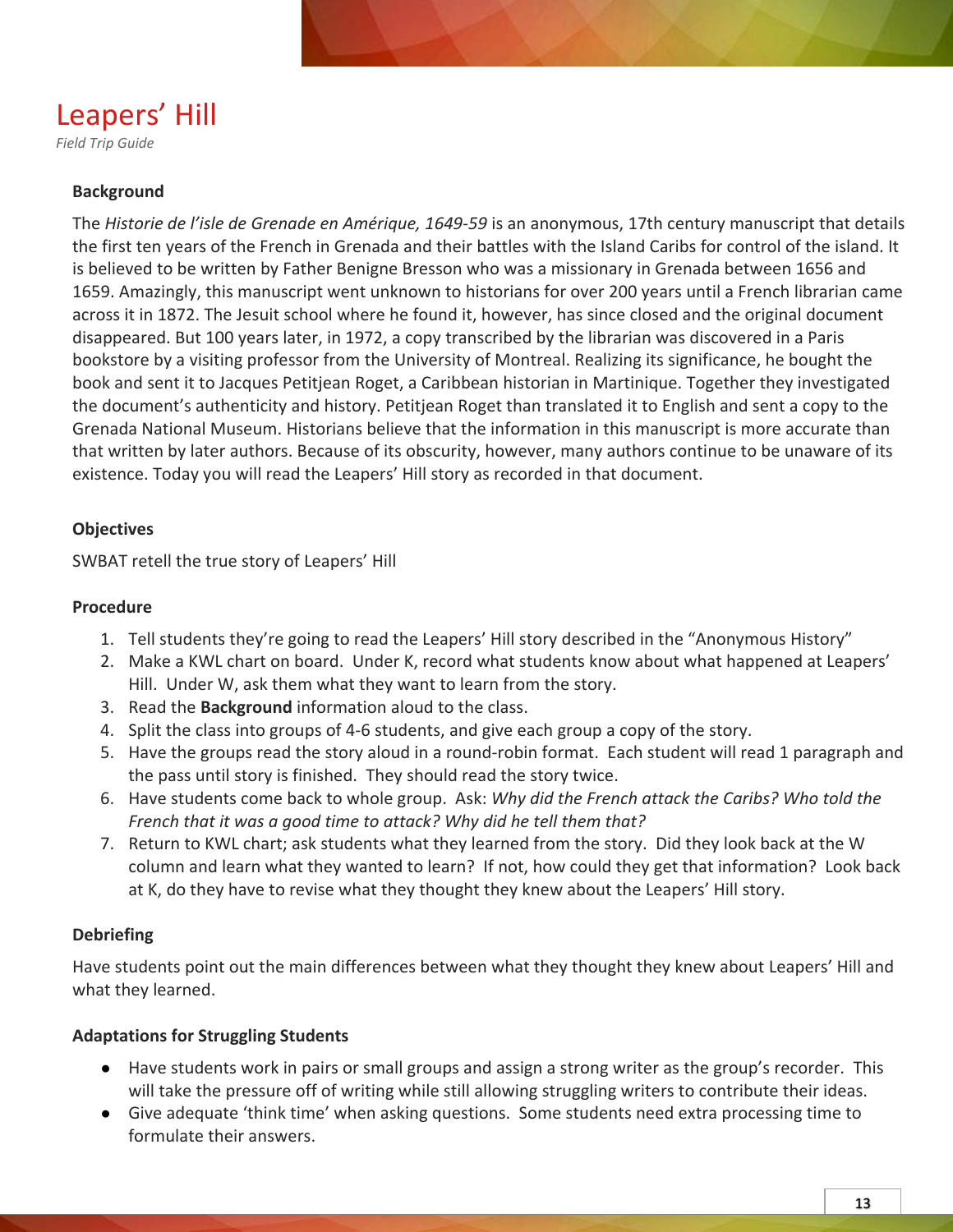

## At the Site *Using Narrative to Tell History*

## **Overview**

After having read the true story of Leapers' Hill (**Pre-Visit Activity**), students are going to create a narrative to share what happened while in the same setting that the story took place.

## **Objectives**

SWBAT use their background knowledge of Leapers Hill to respond to a journal prompt.

## **Procedure**

- 1. Gather the class at the Leapers' Hill monument. Ask a student to retell the story, as they learned from the Pre-Visit activity.
- 2. Tell students they'll have 10 minutes to respond to a journal prompt in their exercise books.

*Pretend you are a Carib at the party. You're having a great time, when all of the sudden you see armed French soldiers running towards you.*

### Students can choose:

a) Write what they see, think, feel, and do as the soldiers attack; or, b) Sketch the scene they imagine as the French soldiers attack and prepare an oral narrative (spoken story) to go along with it.

3. Have one or two students share their work and tell their versions of the narrative.

### **Debrief**

Back in class or on the bus, have students share their drawing or journal entry with their neighbor and discuss.

### **Extension**

"Communal" suicide was not uncommon amongst Amerindians. The Spanish had seen this happen from their earliest attempts to enslave the Taino in Hispaniola. As Dr. Lennox Honeychurch has explained:

*"Kalinago society was one where the world of the here and now and the world of the spirit interwove with each other like the fibers of a basket. The shaman practicing his 'spells' and consuming local narcotics travelled out of this world and returned with solutions to the problems of the present. Armed with this perception of continuous life in different zones of reality, the Kalinago were more than a match for Europeans. Western domination relied on the concept that the enslaved person would do everything possible, including forced labour, to continue living regardless of the conditions. Faced with a society that was prepared to die rather than surrender, the colonizers conquered land but found it impossible to control the living people."* (Honeychurch, 2002). **Discuss this sentiment.**